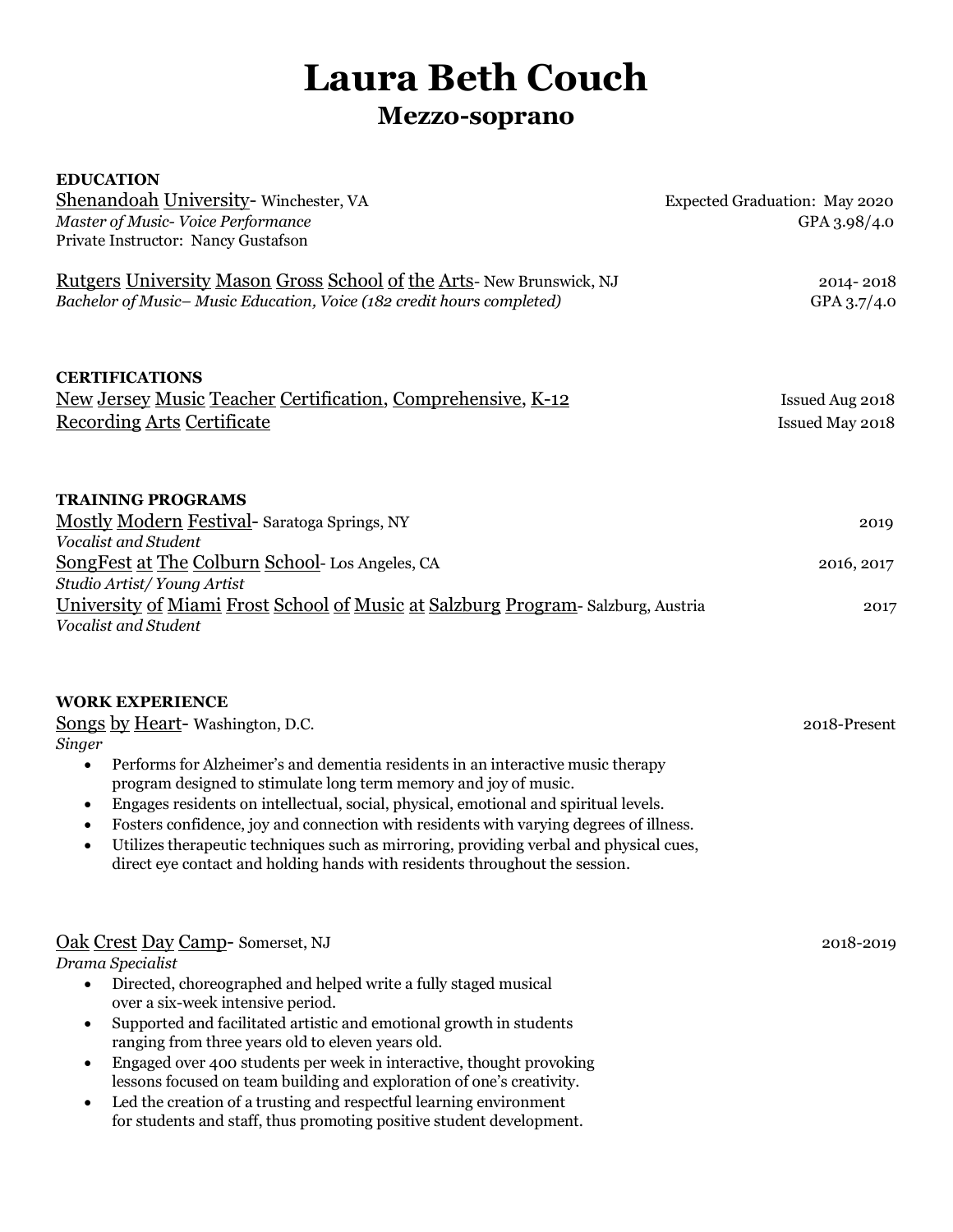| St. Joseph Roman Catholic Church-Bound Brook, NJ                              | 2015-2018 |
|-------------------------------------------------------------------------------|-----------|
| Lead Cantor                                                                   |           |
| Inspired and moved the church community with my genuine                       |           |
| nature and lyrical singing voice.                                             |           |
| $\alpha$ as a real perturbative property while displaying the critical skills |           |

- Learned new music weekly while displaying the critical skills of flexibility and ability to think on my feet.
- Created, advertised and performed three hour- long vocal recitals of arias, art songs and musical theater songs.

## Shawnee High School- Medford, NJ 2018

*Student Teacher*

- Encouraged student growth as vocalists and artists, promoting proper vocal technique, musicianship and ensemble skills.
- Designed and taught music lessons which challenged students at an appropriate zone of proximal development.
- Exemplified confidence and expertise while teaching full classes of chorus, piano lab, music technology and music theory.
- Cultivated a safe and supportive environment for all students to learn effectively and feel confident in their abilities for success.
- Completed professional development focused on teaching music as a language and explored effective teaching methods of rote to note.

# Music Forever **-** Edison, NJ2015-2018 *Voice and Beginning Piano Teacher* • Facilitated a love of music in students of all ages, helping them to grow creatively and emotionally. • Created a safe and supportive environment for students to be confident in their abilities and not be afraid to take risks. • Helped organize and oversee multiple student recitals.

# Waldorf School of Princeton**-** Princeton, NJ2014-2016

*Camp Counselor* 

- Wrote and directed a one Act play: *Cinderella Reimagined*, helping campers to work together and express themselves through theater.
- Led campers and counselors in training to help make the camp experience as productive, exciting, and educational as possible.
- Taught and encouraged ESL/ELL campers, helping them feel comfortable and accepted in the learning environment.

# The Turning Point: A Broadway Musical Revue Charity Event**-** Montgomery, NJ 2014

*Director and Producer*

- Raised \$2000 for Senior Class Scholarships
- Crafted a revue of musical theater songs that portrayed a climactic moment or "turning point" of a character. This gave each actor a dynamic and challenging song to study, prepare and perform.
- Organized all auditions, repertoire, advertising, approvals, and performers, thus showing leadership and successful determination.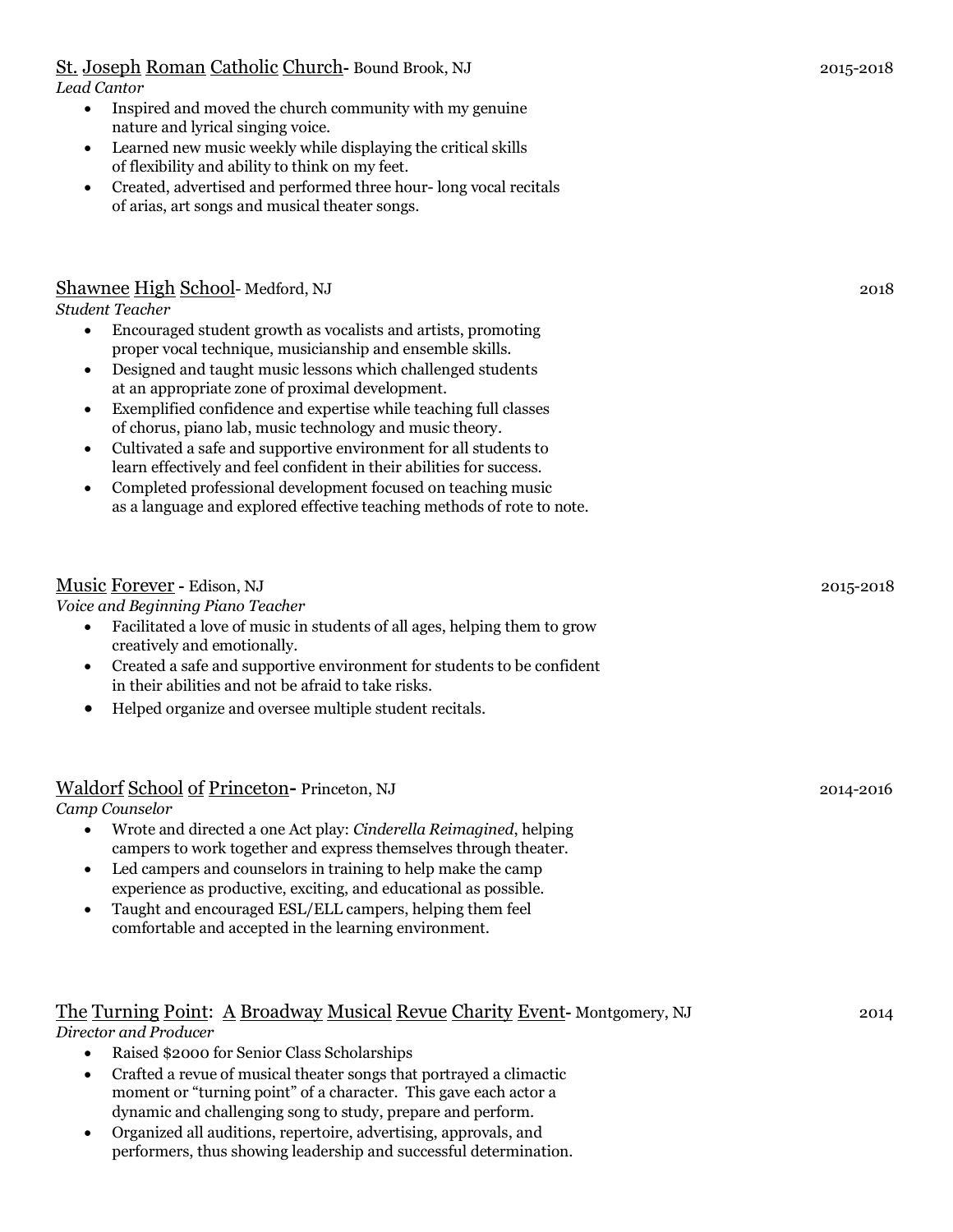#### **PERFORMANCE EXPERIENCE**

| Ballad Singer/Jenny+ The Threepenny Opera | Hawaii Performing Arts Festival          | In production |
|-------------------------------------------|------------------------------------------|---------------|
| As One                                    | Shenandoah Conservatory                  | In production |
| Doctor Miracle                            | Shenandoah Conservatory                  | In production |
| Die Fledermaus                            | Shenandoah Conservatory                  | 2019          |
| La Cenerentola                            | Shenandoah Conservatory                  | 2019          |
| Le Nozze di Figaro                        | Shenandoah Conservatory                  | 2019          |
| Così fan tutte                            | Shenandoah Conservatory                  | 2019          |
| Paris, À Nous Deux!                       | Shenandoah Conservatory                  | 2018          |
| Der Mond                                  | Hub City Opera and Dance Company         | 2018          |
| <b>Planet Mool Comes to Visit</b>         | <b>Rutgers University World Premiere</b> | 2017          |
| Dialogues des Carmélites                  | <b>Rutgers University Opera</b>          | 2017          |
| L'Enfant et les Sortilèges                | <b>Rutgers University Opera</b>          | 2016          |
| Trial by Jury                             | <b>Rutgers University Opera</b>          | 2016          |
| Lakmé                                     | <b>Rutgers University Opera</b>          | 2015          |
| Avenue Q                                  | <b>Allegra Performing Arts</b>           | 2014          |
| Urinetown                                 | <b>Allegra Performing Arts</b>           | 2013          |
| The Sound of Music                        | <b>Montgomery Performing Arts</b>        | 2013          |
| Little Women: the musical                 | <b>Allegra Performing Arts</b>           | 2012          |
|                                           |                                          |               |

*selected scenes\* cover+*

| <b>TEACHERS</b><br>Nancy Gustafson<br>Yvonne Douthat<br>Frances Bennett<br>Danielle Sinclair<br>Katherine Gornick<br>Tracey Chebra | <b>COACHES</b><br>Susan Quittmeyer<br>Pamela Gilmore<br><b>Blythe Gaissert</b><br>Richard Leech<br>Jennifer Tung | <b>CONDUCTORS</b><br>Jan Wagner<br>Kynan Johns<br>Patrick Gardner<br><b>Steven White</b> | <b>DIRECTORS</b><br>Michael Ehrman<br>Edwin Cahill<br>Nicky Singer | <b>DANCE</b><br>Audrey Luna (Alexander)<br>Jessica Featherson(Modern)<br>Sherry Alban (Ballet)<br>Thiago C. Silva (Ballet)<br>Cynthia Sabovick (Jazz)<br>Tom McKie (Hip-Hop/Funk) |
|------------------------------------------------------------------------------------------------------------------------------------|------------------------------------------------------------------------------------------------------------------|------------------------------------------------------------------------------------------|--------------------------------------------------------------------|-----------------------------------------------------------------------------------------------------------------------------------------------------------------------------------|
|------------------------------------------------------------------------------------------------------------------------------------|------------------------------------------------------------------------------------------------------------------|------------------------------------------------------------------------------------------|--------------------------------------------------------------------|-----------------------------------------------------------------------------------------------------------------------------------------------------------------------------------|

#### **RECITALS**

| Aria kidding me?                  | Joint Aria Recital at Shenandoah Conservatory    | 2019 |
|-----------------------------------|--------------------------------------------------|------|
| Master's Recital                  | Solo Recital at Shenandoah Conservatory          | 2019 |
| <b>Fundraiser Recital</b>         | Solo Recital at St. Joseph Roman Catholic Church | 2018 |
| <b>Senior Recital</b>             | Solo Recital at Rutgers University               | 2017 |
| Licht und Dunkelheit              | Solo Recital at St. Joseph Roman Catholic Church | 2017 |
| Junior Recital: "Schumann to Now" | Solo Recital at Rutgers University               | 2017 |
| Songs of Love and Longing         | Solo Recital at St. Joseph Roman Catholic Church | 2016 |
|                                   |                                                  |      |

## **ADDITIONAL TEACHING EXPERIENCE**

| Sayreville War Memorial High School-Parlin, NJ                              | 2017 |
|-----------------------------------------------------------------------------|------|
| Field Placement, 13 hours of experience                                     |      |
| Observed and assisted in a high school Choir Class and Music Business Class |      |
| Served as a vocal model for students and aided with choir rehearsals        |      |
| Indian Fields and Cambridge Elementary Schools-South Brunswick, NJ          | 2016 |
| Field Placement, 14 hours of experience                                     |      |
| Observed and assisted in elementary General Music Classes                   |      |
| Taught several General Music Lessons                                        |      |
| Highland Park High School-Highland Park, NJ                                 | 2016 |
| Field Placement, 12 hours of experience                                     |      |

- Observed and assisted in a high school Choir Class and Music Theory Class
- Collaborated with cooperating teacher to conduct and rehearse the choir